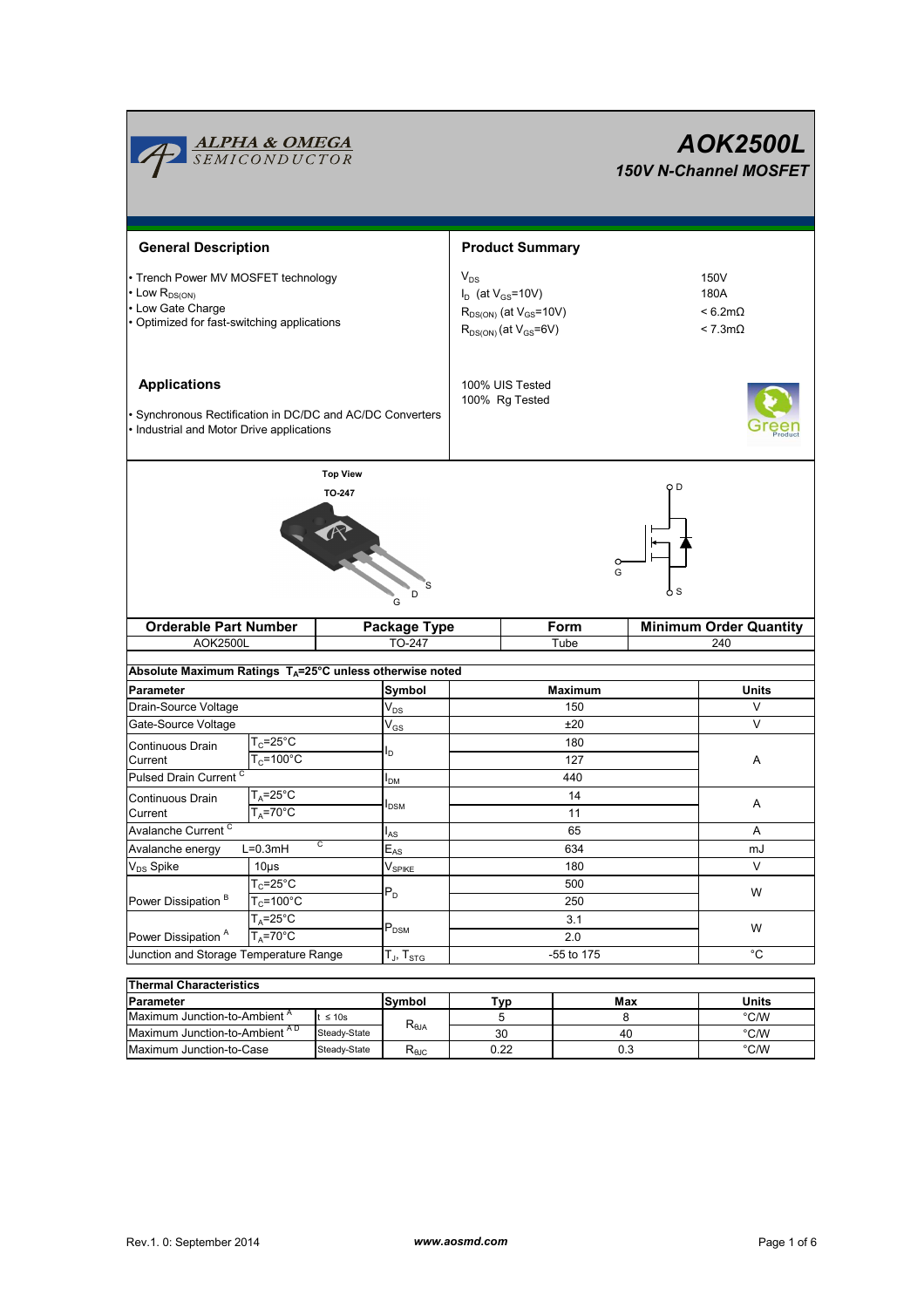

#### **Electrical Characteristics (TJ=25°C unless otherwise noted)**

| Symbol                                 | Parameter                             | <b>Conditions</b>                                                                         |                     | Min | <b>Typ</b> | Max       | <b>Units</b> |  |  |  |
|----------------------------------------|---------------------------------------|-------------------------------------------------------------------------------------------|---------------------|-----|------------|-----------|--------------|--|--|--|
| <b>STATIC PARAMETERS</b>               |                                       |                                                                                           |                     |     |            |           |              |  |  |  |
| $BV_{DSS}$                             | Drain-Source Breakdown Voltage        | $I_D = 250 \mu A$ , $V_{GS} = 0V$                                                         |                     | 150 |            |           | V            |  |  |  |
| $I_{DSS}$                              | Zero Gate Voltage Drain Current       | $V_{DS}$ =150V, $V_{GS}$ =0V                                                              |                     |     |            | 1         | μA           |  |  |  |
|                                        |                                       |                                                                                           | $T_J = 55^{\circ}C$ |     |            | 5         |              |  |  |  |
| $I_{GSS}$                              | Gate-Body leakage current             | $V_{DS}$ =0V, $V_{GS}$ = $\pm$ 20V                                                        |                     |     |            | ±100      | nA           |  |  |  |
| $V_{G\underline{S(th)}}$               | Gate Threshold Voltage                | $V_{DS} = V_{GS}$ , $I_D = 250 \mu A$                                                     | 2.3                 | 2.8 | 3.5        | V         |              |  |  |  |
| $R_{DS(ON)}$                           |                                       | $V_{GS}$ =10V, I <sub>D</sub> =20A                                                        |                     |     | 5.1        | 6.2       | $m\Omega$    |  |  |  |
|                                        | Static Drain-Source On-Resistance     |                                                                                           | $T_i = 125$ °C      |     | 9.7        | 11.8      |              |  |  |  |
|                                        |                                       | $V_{GS}$ =6V, I <sub>D</sub> =20A                                                         |                     | 5.6 | 7.3        | $m\Omega$ |              |  |  |  |
| $g_{FS}$                               | Forward Transconductance              | $V_{DS}$ =5V, $I_D$ =20A                                                                  |                     |     | 70         |           | S            |  |  |  |
| $V_{SD}$                               | Diode Forward Voltage                 | $IS=1A, VGS=0V$                                                                           |                     |     | 0.66       | 1         | V            |  |  |  |
| $I_{\rm S}$                            | Maximum Body-Diode Continuous Current |                                                                                           |                     |     | 180        | A         |              |  |  |  |
|                                        | <b>DYNAMIC PARAMETERS</b>             |                                                                                           |                     |     |            |           |              |  |  |  |
| $C_{\mathsf{iss}}$                     | Input Capacitance                     | $V_{GS}$ =0V, $V_{DS}$ =75V, f=1MHz                                                       |                     |     | 6460       |           | pF           |  |  |  |
| $C_{\rm oss}$                          | Output Capacitance                    |                                                                                           |                     |     | 586        |           | рF           |  |  |  |
| $\mathbf{C}_{\text{rss}}$              | Reverse Transfer Capacitance          |                                                                                           |                     |     | 22         |           | рF           |  |  |  |
| $R_{g}$                                | Gate resistance                       | $f = 1$ MHz                                                                               |                     | 1.0 | 2.1        | 3.2       | Ω            |  |  |  |
|                                        | <b>SWITCHING PARAMETERS</b>           |                                                                                           |                     |     |            |           |              |  |  |  |
| $Q_g(10V)$                             | <b>Total Gate Charge</b>              | $V_{GS}$ =10V, $V_{DS}$ =75V, $I_D$ =20A                                                  |                     |     | 97         | 136       | nC           |  |  |  |
| $\mathsf{Q}_{\text{gs}}$               | Gate Source Charge                    |                                                                                           |                     |     | 22.5       |           | nC           |  |  |  |
| $\mathsf{Q}_{\underline{\mathsf{gd}}}$ | Gate Drain Charge                     |                                                                                           |                     |     | 17         |           | nC           |  |  |  |
| $t_{D(0n)}$                            | Turn-On DelayTime                     |                                                                                           |                     |     | 18.5       |           | ns           |  |  |  |
| $\mathsf{t}_{\mathsf{r}}$              | Turn-On Rise Time                     | $V_{GS}$ =10V, V <sub>DS</sub> =75V, R <sub>L</sub> =3.75Ω,<br>$R_{\text{GEN}} = 3\Omega$ |                     |     | 20         |           | ns           |  |  |  |
| $t_{D(off)}$                           | Turn-Off DelayTime                    |                                                                                           |                     |     | 67.5       |           | ns           |  |  |  |
| $\mathbf{t}_\mathrm{f}$                | <b>Turn-Off Fall Time</b>             |                                                                                           |                     |     | 14         |           | ns           |  |  |  |
| $\mathfrak{t}_{\text{rr}}$             | Body Diode Reverse Recovery Time      | $I_F$ =20A, dl/dt=500A/ $\mu$ s                                                           |                     |     | 90         |           | ns           |  |  |  |
| $Q_{rr}$                               | Body Diode Reverse Recovery Charge    | $I_F$ =20A, dl/dt=500A/us                                                                 |                     |     | 1090       |           | nC           |  |  |  |

A. The value of R<sub>θJA</sub> is measured with the device mounted on 1in<sup>2</sup> FR-4 board with 2oz. Copper, in a still air environment with T<sub>A</sub> =25° C. The Power dissipation P<sub>DSM</sub> is based on R <sub>θJA</sub> t≤ 10s and the maximum allowed junction temperature of 150°C. The value in any given application depends on the user's specific board design, and the maximum temperature of 175°C may be used if the PCB allows it.

B. The power dissipation P<sub>D</sub> is based on T<sub>J(MAX)</sub>=175°C, using junction-to-case thermal resistance, and is more useful in setting the upper dissipation limit for cases where additional heatsinking is used.

C. Single pulse width limited by junction temperature  $T_{J(MAX)}$ =175°C.

D. The  $R_{\theta JA}$  is the sum of the thermal impedance from junction to case  $R_{\theta JC}$  and case to ambient.

E. The static characteristics in Figures 1 to 6 are obtained using <300µs pulses, duty cycle 0.5% max.<br>F. These curves are based on the junction-to-case thermal impedance which is measured with the device mounted to a lar

H. These tests are performed with the device mounted on 1 in<sup>2</sup> FR-4 board with 2oz. Copper, in a still air environment with T<sub>A</sub>=25°C.

THIS PRODUCT HAS BEEN DESIGNED AND QUALIFIED FOR THE CONSUMER MARKET. APPLICATIONS OR USES AS CRITICAL COMPONENTS IN LIFE SUPPORT DEVICES OR SYSTEMS ARE NOT AUTHORIZED. AOS DOES NOT ASSUME ANY LIABILITY ARISING OUT OF SUCH APPLICATIONS OR USES OF ITS PRODUCTS. AOS RESERVES THE RIGHT TO IMPROVE PRODUCT DESIGN, FUNCTIONS AND RELIABILITY WITHOUT NOTICE.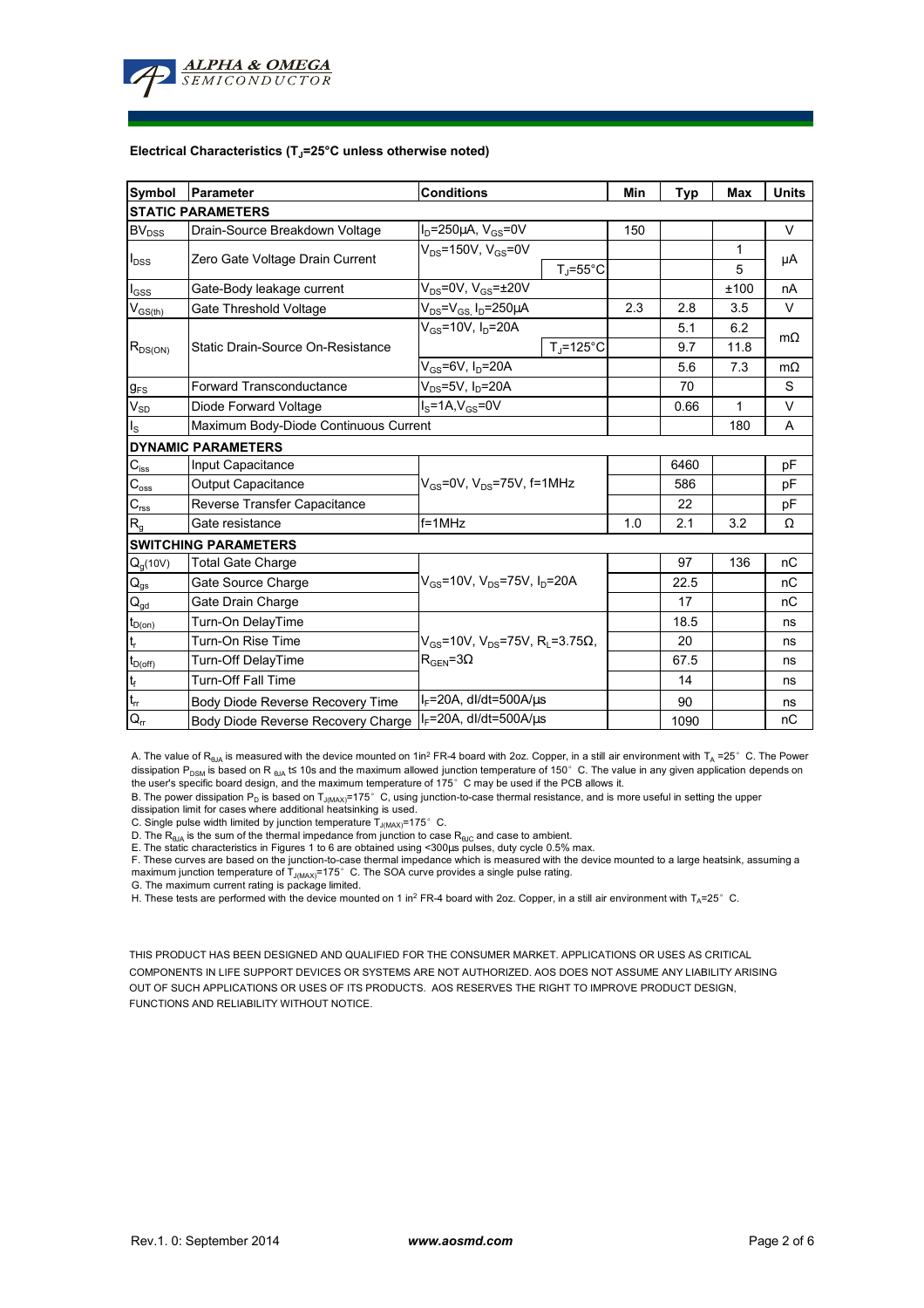**ALPHA & OMEGA SEMICONDUCTOR** 

## **TYPICAL ELECTRICAL AND THERMAL CHARACTERISTICS**

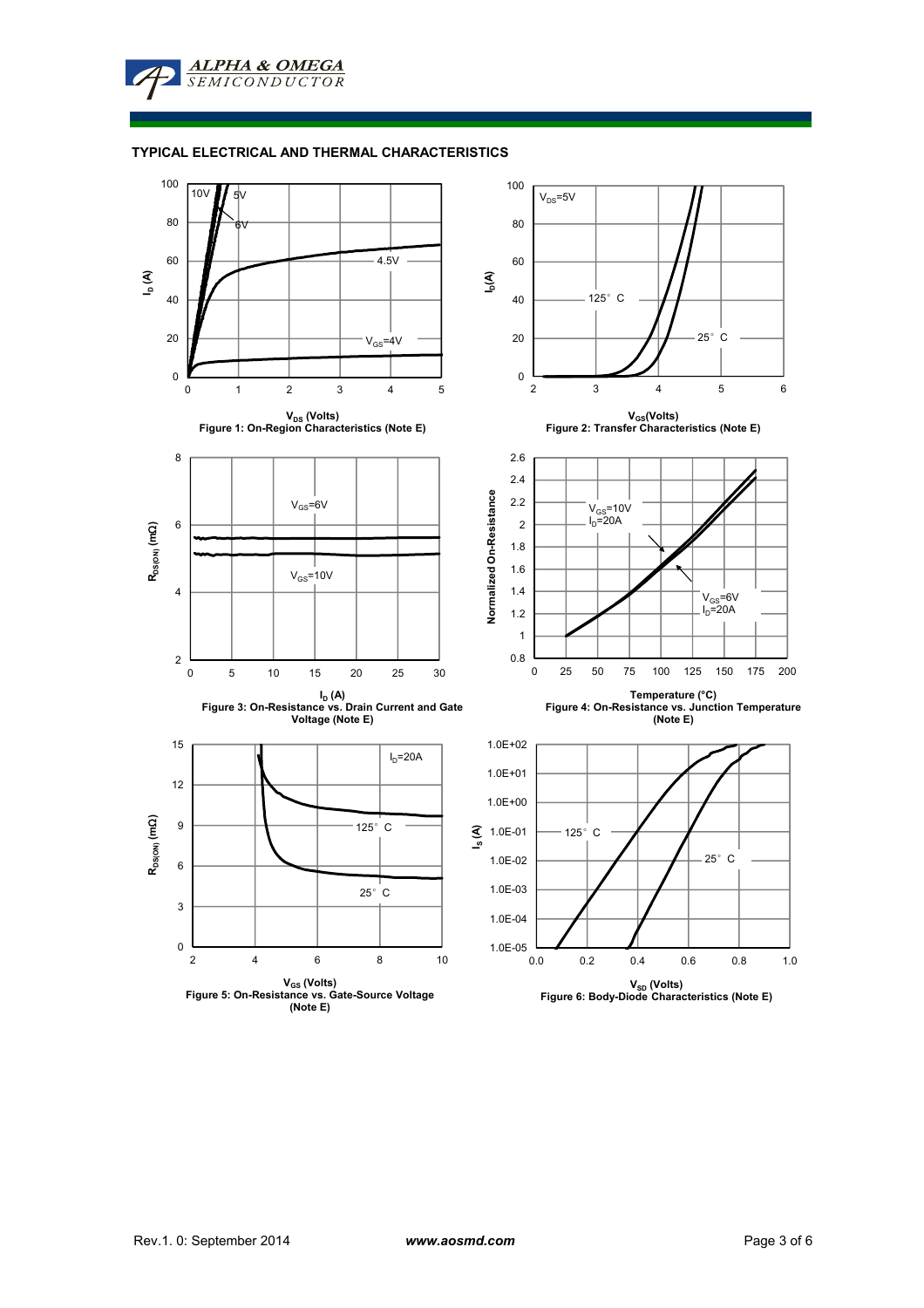**ALPHA & OMEGA** SEMICONDUCTOR

#### **TYPICAL ELECTRICAL AND THERMAL CHARACTERISTICS**



**Pulse Width (s) Figure 11: Normalized Maximum Transient Thermal Impedance (Note F)**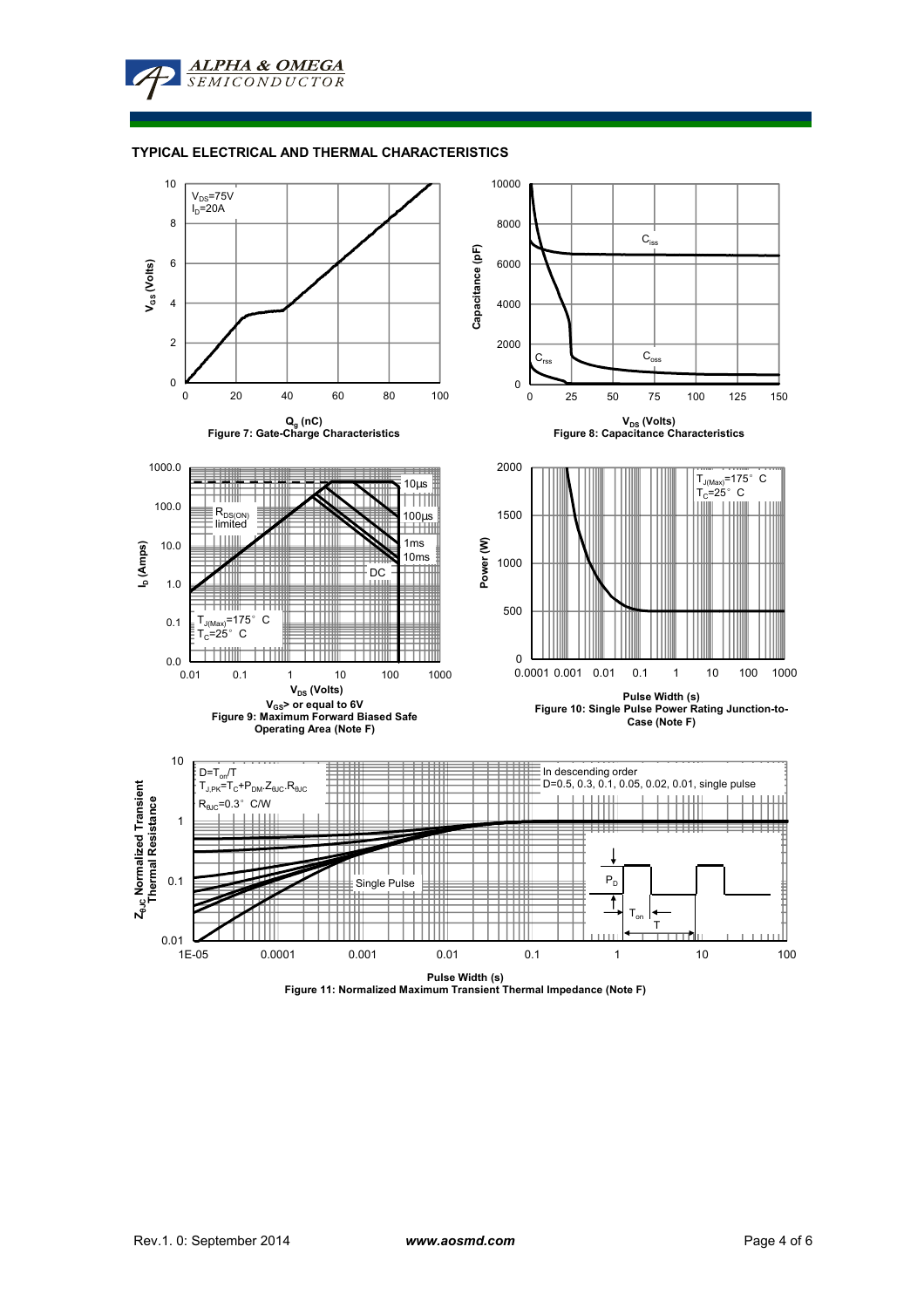**ALPHA & OMEGA**  $SFMICONDIICTOR$ 

## **TYPICAL ELECTRICAL AND THERMAL CHARACTERISTICS**